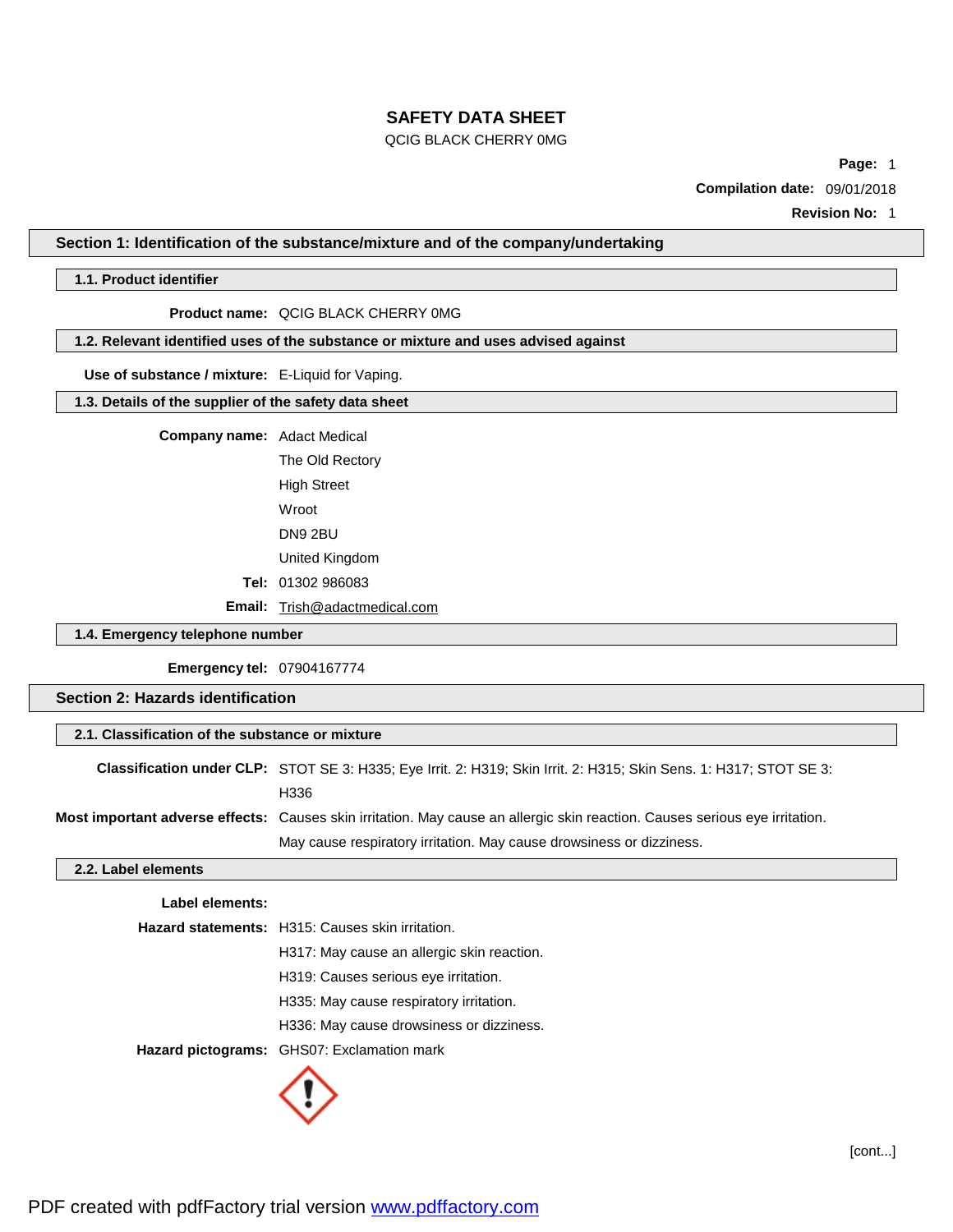## QCIG BLACK CHERRY 0MG

**Page:** 2

**Signal words:** Warning **Precautionary statements:** P280: Wear protective gloves/protective clothing/eye protection/face protection. P302+352: IF ON SKIN: Wash with plenty of water/soap and water. P304+340: IF INHALED: Remove person to fresh air and keep comfortable for breathing. P305+351+338: IF IN EYES: Rinse cautiously with water for several minutes. Remove contact lenses, if present and easy to do. Continue rinsing. P312: Call a POISON CENTER/doctor if you feel unwell. P321: Specific treatment (see instructions on this label).

# **2.3. Other hazards**

**PBT:** This product is not identified as a PBT/vPvB substance.

### **Section 3: Composition/information on ingredients**

### **3.2. Mixtures**

# **Hazardous ingredients:**

GLYCEROL

| <b>EINECS</b> | CAS           | PBT / WEL | <b>CLP Classification</b>                                                    | Percent |
|---------------|---------------|-----------|------------------------------------------------------------------------------|---------|
| 200-289-5     | $56 - 81 - 5$ |           | Skin Irrit. 2: H315; Eye Irrit. 2: H319;<br>STOT SE 3: H335; STOT SE 3: H336 | 50-70%  |

PROPYLENE GLYCOL - REACH registered number(s): 01-2119456809-23

| 200-338-0 | 57-55-6 | ↓ Acute Tox. 4: H332; Skin Irrit. 2: H315; | 10-30% |
|-----------|---------|--------------------------------------------|--------|
|           |         | Eye Irrit. 2: H319; Skin Sens. 1: H317;    |        |
|           |         | STOT SE 3: H335; STOT SE 3: H336           |        |

# **ETHANOL**

| 200-578-6 | 64-17-5 | Substance with a Community<br>workplace exposure limit. | ' Flam. Lig. 2: H225 | 1-10% |
|-----------|---------|---------------------------------------------------------|----------------------|-------|
|           |         | VANILIN - REACH registered number(s): 01-2119516040-60  |                      |       |

#### 204-465-2 121-33-5 - Acute Tox. 4: H302; Skin Irrit. 2: H315; Eye Irrit. 2: H319 <1%

### ETHYL BUTYRATE

| 203-306-4 | 105-54-4 | Skin Irrit. 2: H315; Eye Irrit. 2: H319; | $1\%$ |
|-----------|----------|------------------------------------------|-------|
|           |          | STOT SE 3: H335: STOT SE 3: H336         |       |

# **Section 4: First aid measures**

## **4.1. Description of first aid measures**

**Skin contact:** Remove all contaminated clothes and footwear immediately unless stuck to skin. Wash

immediately with plenty of soap and water.

**Eye contact:** Bathe the eye with running water for 15 minutes. Consult a doctor.

**Ingestion:** Wash out mouth with water. Consult a doctor.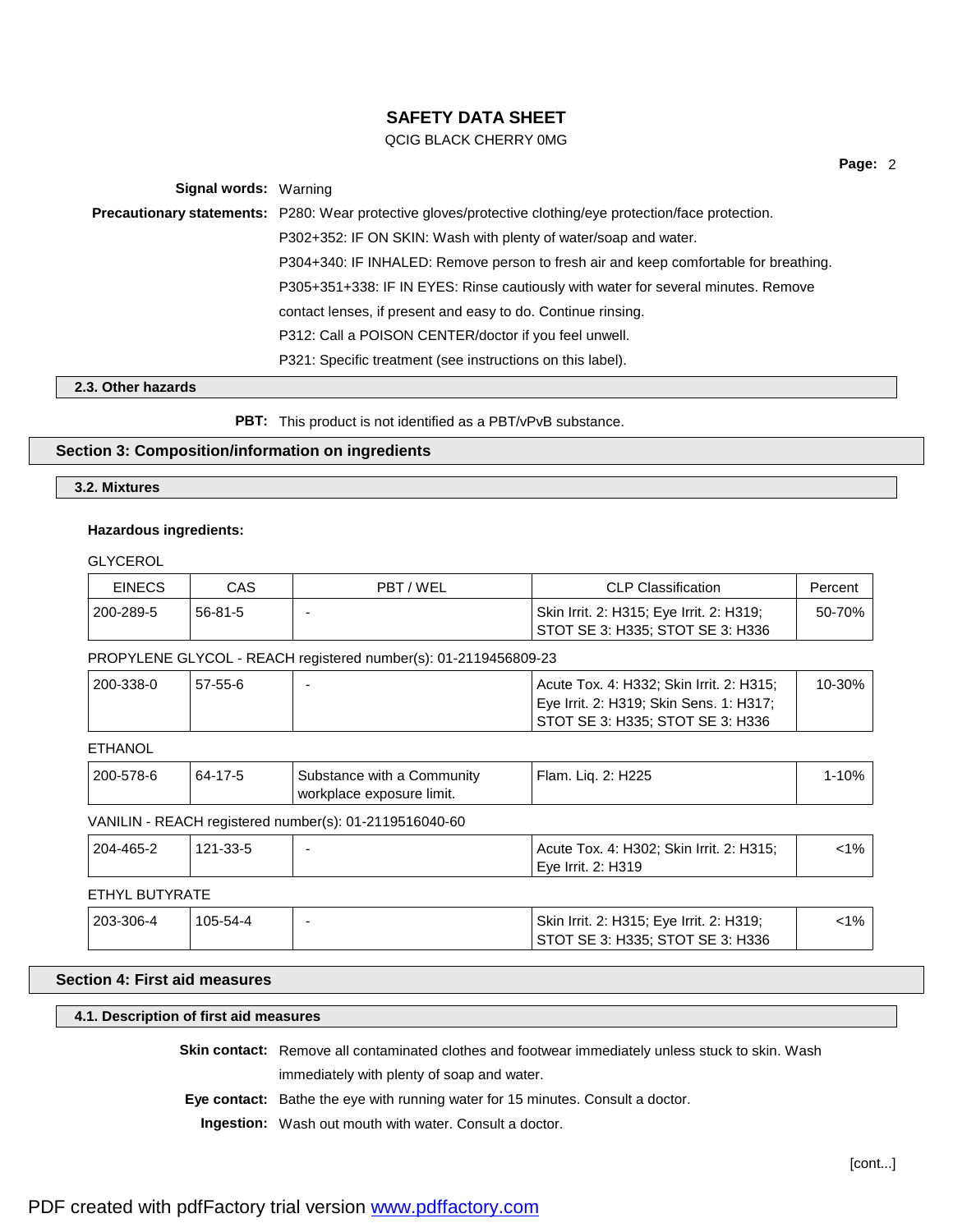### QCIG BLACK CHERRY 0MG

**Inhalation:** Remove casualty from exposure ensuring one's own safety whilst doing so. Consult a doctor.

#### **4.2. Most important symptoms and effects, both acute and delayed**

**Skin contact:** There may be irritation and redness at the site of contact.

**Eye contact:** There may be irritation and redness. The eyes may water profusely.

**Ingestion:** There may be soreness and redness of the mouth and throat.

**Inhalation:** There may be irritation of the throat with a feeling of tightness in the chest. Exposure may cause coughing or wheezing.

**Delayed / immediate effects:** Immediate effects can be expected after short-term exposure.

#### **4.3. Indication of any immediate medical attention and special treatment needed**

**Immediate / special treatment:** Eye bathing equipment should be available on the premises.

### **Section 5: Fire-fighting measures**

### **5.1. Extinguishing media**

**Extinguishing media:** Suitable extinguishing media for the surrounding fire should be used. Use water spray

to cool containers.

### **5.2. Special hazards arising from the substance or mixture**

**Exposure hazards:** In combustion emits toxic fumes.

### **5.3. Advice for fire-fighters**

**Advice for fire-fighters:** Wear self-contained breathing apparatus. Wear protective clothing to prevent contact

with skin and eyes.

# **Section 6: Accidental release measures**

**6.1. Personal precautions, protective equipment and emergency procedures**

**Personal precautions:** Refer to section 8 of SDS for personal protection details. If outside do not approach from downwind. If outside keep bystanders upwind and away from danger point. Mark out the contaminated area with signs and prevent access to unauthorised personnel. Turn leaking containers leak-side up to prevent the escape of liquid.

### **6.2. Environmental precautions**

**Environmental precautions:** Do not discharge into drains or rivers. Contain the spillage using bunding.

# **6.3. Methods and material for containment and cleaning up**

**Clean-up procedures:** Absorb into dry earth or sand. Transfer to a closable, labelled salvage container for disposal by an appropriate method.

**6.4. Reference to other sections**

**Reference to other sections:** Refer to section 8 of SDS.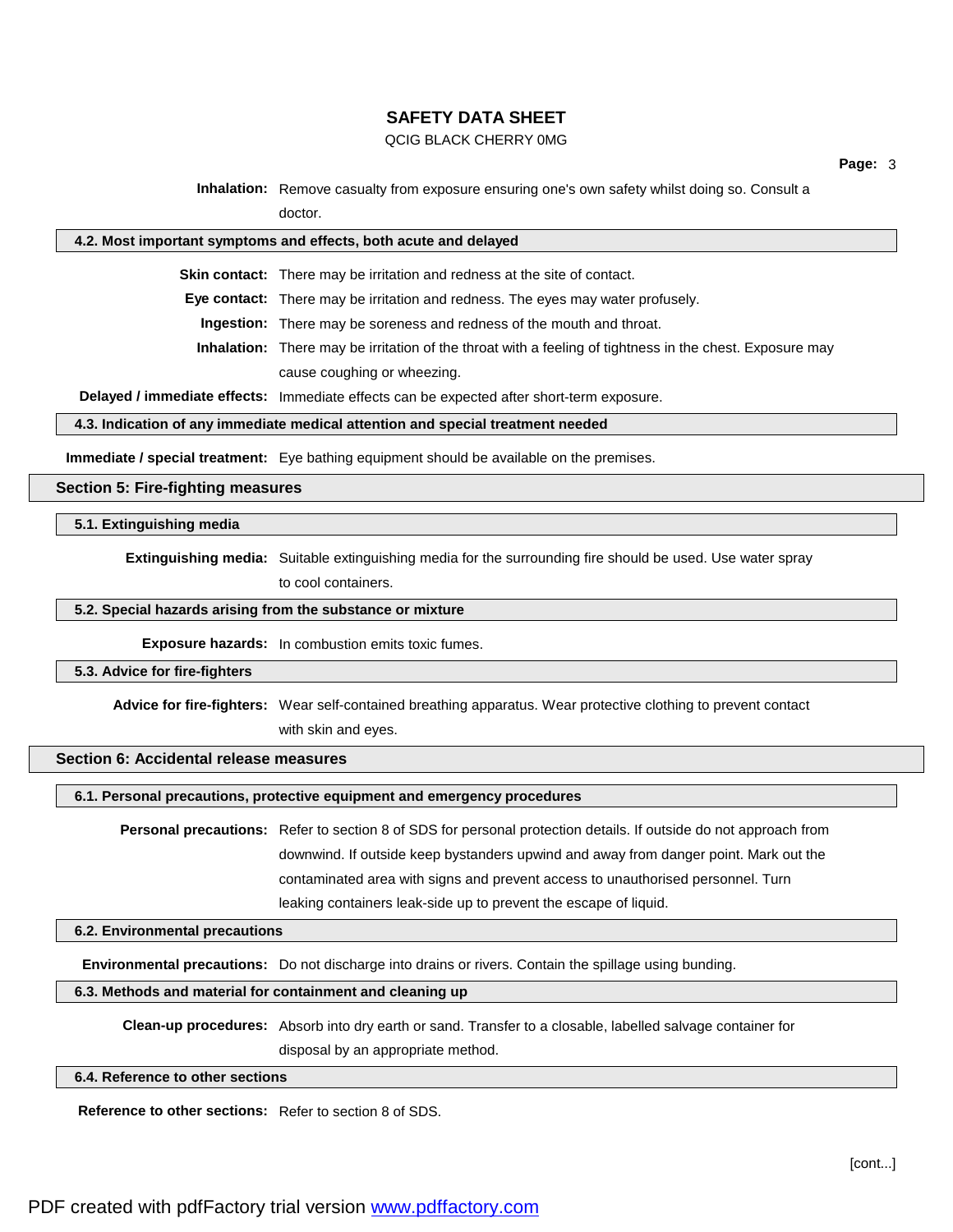### QCIG BLACK CHERRY 0MG

**Page:** 4

#### **Section 7: Handling and storage**

### **7.1. Precautions for safe handling**

**Handling requirements:** Avoid direct contact with the substance. Ensure there is sufficient ventilation of the area.

Do not handle in a confined space. Avoid the formation or spread of mists in the air.

## **7.2. Conditions for safe storage, including any incompatibilities**

**Storage conditions:** Store in a cool, well ventilated area. Keep container tightly closed.

### **7.3. Specific end use(s)**

**Specific end use(s):** No data available.

### **Section 8: Exposure controls/personal protection**

**8.1. Control parameters**

### **Hazardous ingredients:**

### **ETHANOL**

| Workplace exposure limits: |            |              | <b>Respirable dust</b> |              |
|----------------------------|------------|--------------|------------------------|--------------|
| <b>State</b>               | 8 hour TWA | 15 min. STEL | 8 hour TWA             | 15 min. STEL |
| UΚ                         | 1920 mg/m3 |              |                        |              |

### **DNEL/PNEC Values**

**DNEL / PNEC** No data available.

### **8.2. Exposure controls**

**Engineering measures:** Ensure there is sufficient ventilation of the area. **Respiratory protection:** Self-contained breathing apparatus must be available in case of emergency. **Hand protection:** Wear appropriate protective gloves to prevent skin exposure, as defined in EU Directive 89/686/EEC and the standard EN 374 derived from it. Gloves (Chemical and Liquid Resistant) **Eye protection:** Safety glasses. Ensure eye bath is to hand. **Skin protection:** Protective clothing.

# **Section 9: Physical and chemical properties**

## **9.1. Information on basic physical and chemical properties**

**State:** Liquid **Colour:** Colourless **Odour:** Pleasant **Evaporation rate:** Negligible **Oxidising:** Not applicable. **Solubility in water:** Slightly soluble

[cont...]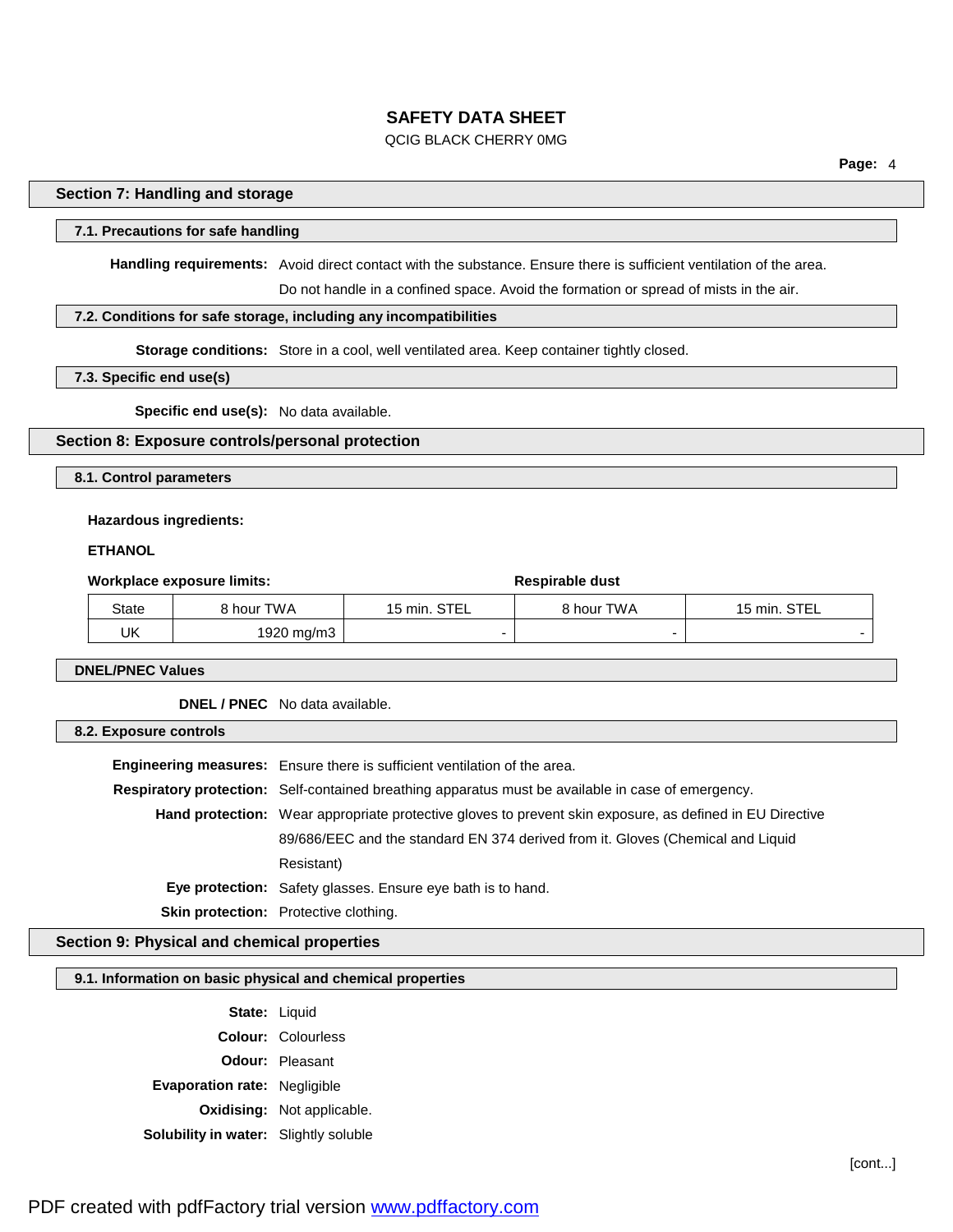## QCIG BLACK CHERRY 0MG

|                                                      | Also soluble in: Most organic solvents. |                                                     |                               |
|------------------------------------------------------|-----------------------------------------|-----------------------------------------------------|-------------------------------|
| <b>Viscosity:</b> Viscous                            |                                         |                                                     |                               |
| <b>Boiling point/range °C:</b> Not applicable.       |                                         | <b>Melting point/range °C:</b> Not applicable.      |                               |
| <b>Flammability limits %: lower:</b> Not applicable. |                                         |                                                     | <b>upper:</b> Not applicable. |
| <b>Flash point C:</b> Not applicable.                |                                         | <b>Part.coeff. n-octanol/water:</b> Not applicable. |                               |
| Autoflammability <sup>°</sup> C: Not applicable.     |                                         | Vapour pressure: Not applicable.                    |                               |
| <b>Relative density:</b> Not applicable.             |                                         |                                                     | <b>pH:</b> Not applicable.    |
|                                                      | <b>VOC g/l:</b> Not applicable.         |                                                     |                               |

**9.2. Other information**

**Other information:** No data available.

# **Section 10: Stability and reactivity**

**10.1. Reactivity**

**Reactivity:** Stable under recommended transport or storage conditions.

**10.2. Chemical stability**

**Chemical stability:** Stable under normal conditions.

# **10.3. Possibility of hazardous reactions**

**Hazardous reactions:** Hazardous reactions will not occur under normal transport or storage conditions.

Decomposition may occur on exposure to conditions or materials listed below.

# **10.4. Conditions to avoid**

**Conditions to avoid:** Heat.

**10.5. Incompatible materials**

**Materials to avoid:** Strong oxidising agents. Strong acids.

**10.6. Hazardous decomposition products**

**Haz. decomp. products:** In combustion emits toxic fumes.

# **Section 11: Toxicological information**

**11.1. Information on toxicological effects**

### **Hazardous ingredients:**

#### **PROPYLENE GLYCOL**

| <b>IVN</b> | <b>RAT</b> | LD50 | 6423 | mg/kg |
|------------|------------|------|------|-------|
| ORL        | <b>MUS</b> | LD50 | 22   | gm/kg |
| ' ORL      | <b>RAT</b> | LD50 | 20   | gm/kg |

**Page:** 5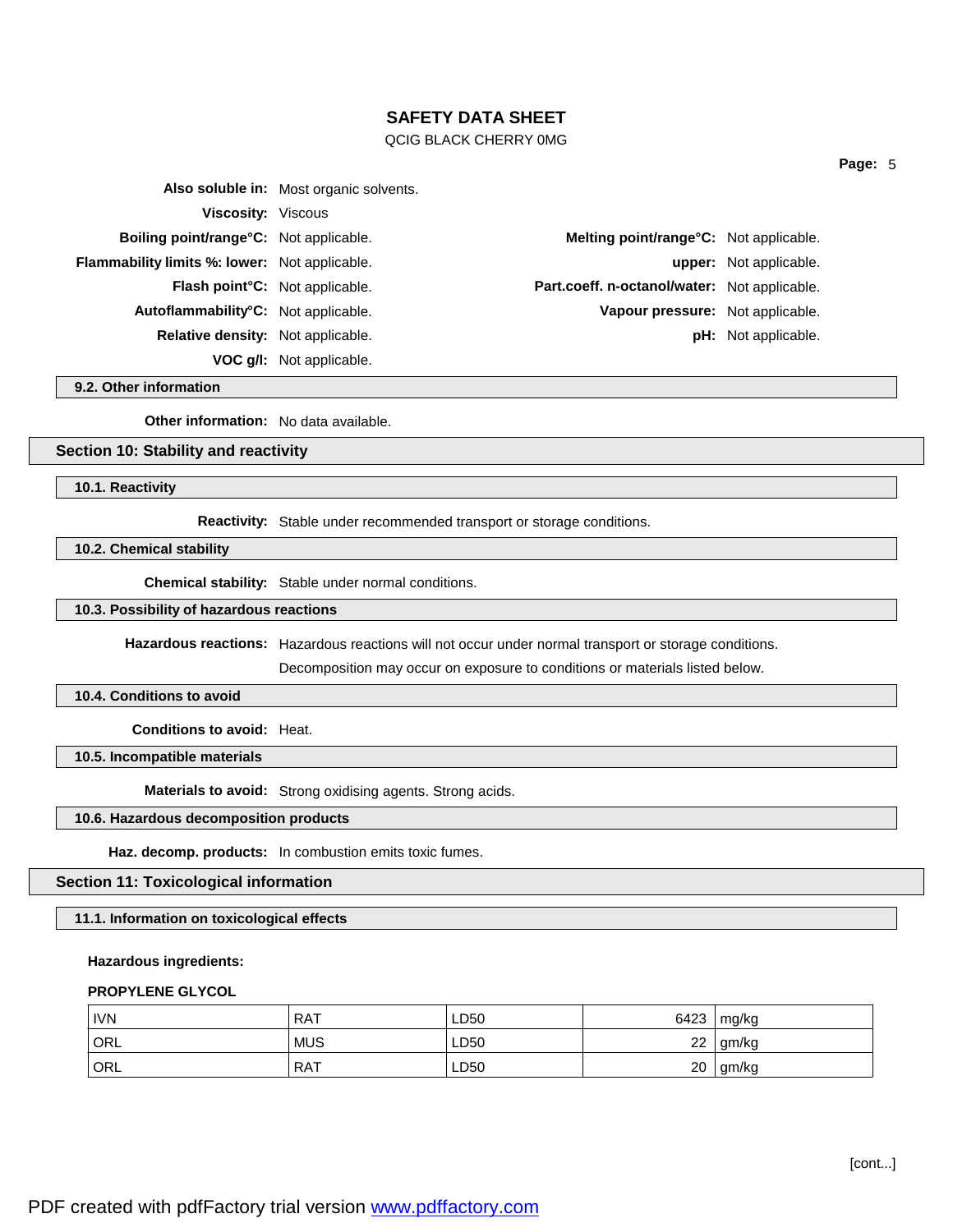# QCIG BLACK CHERRY 0MG

### **Page:** 6

# **ETHANOL**

| <b>IVN</b>       | <b>RAT</b> | LD50 | 1440 | mg/kg             |
|------------------|------------|------|------|-------------------|
| ORL <sup>'</sup> | <b>MUS</b> | LD50 |      | $3450 \mid mg/kg$ |
| ORL              | <b>RAT</b> | LD50 | 7060 | mg/kg             |

### **Relevant hazards for product:**

| Hazard                         | Route | <b>Basis</b>          |
|--------------------------------|-------|-----------------------|
| Skin corrosion/irritation      | DRM   | Hazardous: calculated |
| Serious eye damage/irritation  | OPT   | Hazardous: calculated |
| Respiratory/skin sensitisation | DRM   | Hazardous: calculated |
| STOT-single exposure           | INH   | Hazardous: calculated |

**Symptoms / routes of exposure**

**Skin contact:** There may be irritation and redness at the site of contact.

**Eye contact:** There may be irritation and redness. The eyes may water profusely.

**Ingestion:** There may be soreness and redness of the mouth and throat.

**Inhalation:** There may be irritation of the throat with a feeling of tightness in the chest. Exposure may cause coughing or wheezing.

**Delayed / immediate effects:** Immediate effects can be expected after short-term exposure.

**Section 12: Ecological information**

**12.1. Toxicity**

**Ecotoxicity values:** No data available.

**12.2. Persistence and degradability**

**Persistence and degradability:** Biodegradable.

**12.3. Bioaccumulative potential**

**Bioaccumulative potential:** No bioaccumulation potential.

**12.4. Mobility in soil**

**Mobility:** Readily absorbed into soil.

**12.5. Results of PBT and vPvB assessment**

**PBT identification:** This product is not identified as a PBT/vPvB substance.

**12.6. Other adverse effects**

**Other adverse effects:** Negligible ecotoxicity.

**Section 13: Disposal considerations**